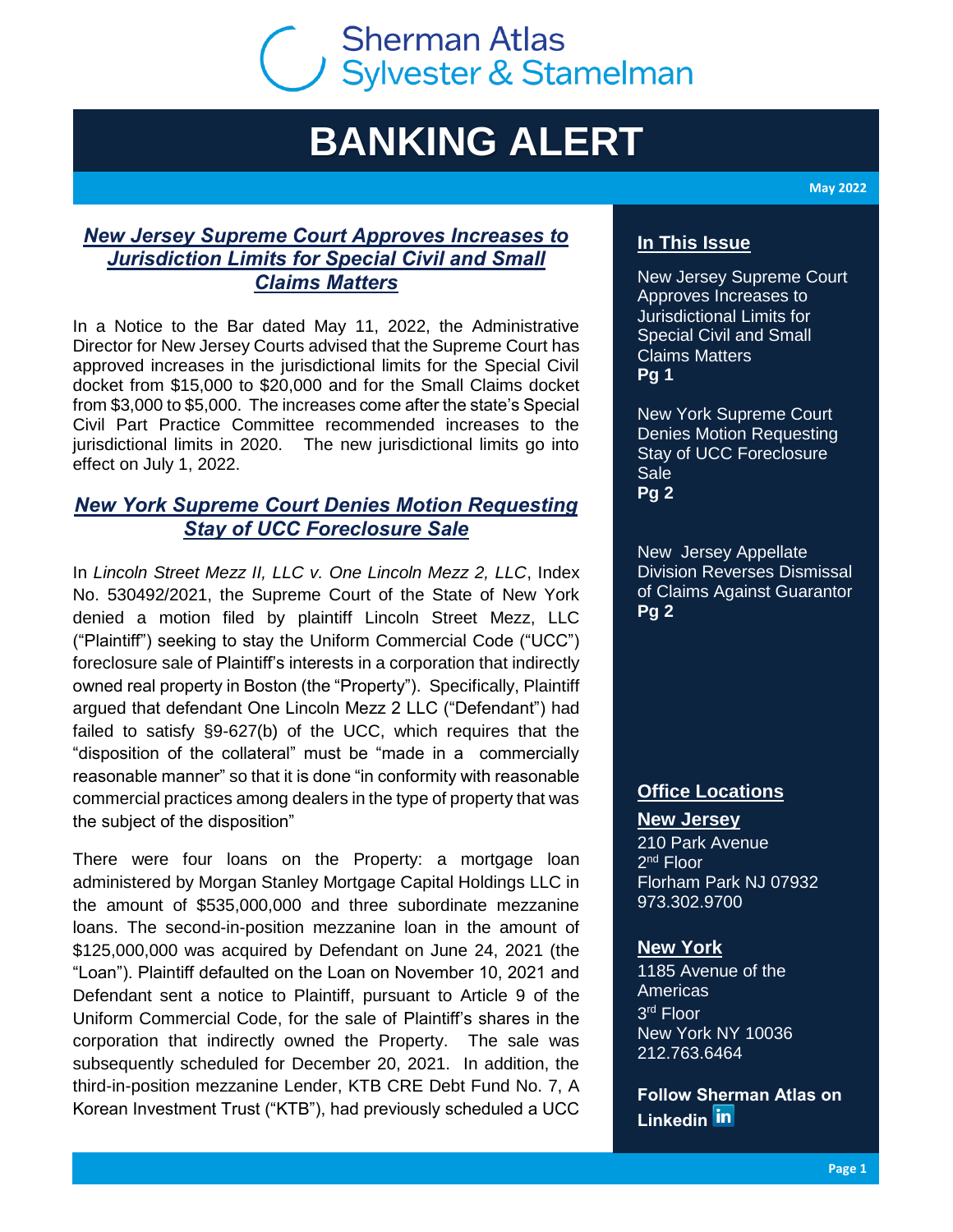foreclosure sale for December 21, 2021. As a result, Plaintiff filed a motion with the Court seeking to stay the December  $20<sup>th</sup>$  sale.

In deciding against Plaintiff, the Court explained that in New York, "a disposition of collateral is commercially reasonable if made 'in the usual matter on any recognized market . . . at the price current in any recognized market at the time of the disposition . . . or otherwise in conformity with reasonable commercial practices among dealers in the type of property that was the subject of the disposition.'" To that end, the Court addressed Plaintiff's arguments and found that the fact that there were two sale dates a day apart would not confuse bidders as only extremely well-funded and well counseled bidders would participate in these bids and there would be no likelihood of mistakes. The Court also rejected Plaintiff's position that holding a hearing during the holiday season rendered the sale commercially unreasonable as a matter of law because the notices were publicized on November 11, 2021, well before the holiday season began.

The Court also explained that Plaintiff, to succeed on its claims, would need to demonstrate irreparable harm. Plaintiff maintained that it would be irreparably harmed because: (1) the agreement entered into with Defendant provides that where the lender acts unreasonably Defendant's sole remedy would be to commencing an action seeking injunctive relief or declaratory judgment; and (2) the foreclosure sale would result in a loss of the Property, which could not be replaced with any money damages.

The Court determined that Plaintiff failed to assert how Defendant acted unreasonably and highlighted that Plaintiff simply noted in its complaint that it would have no effective remedy but for an injunction to protect its rights. Further, any argument by Plaintiff that the scheduling of the foreclosure sale date was unreasonable would also fail as the Court had already determined that the scheduled date was not unreasonable. As for Plaintiff's second claim regarding the alleged loss of the Property, the Court explained that Plaintiff does not own the Property, rather Plaintiff owns one hundred percent of the shares of a corporation that indirectly owns the Property. As a result, the Court held that Plaintiff could not demonstrate it would suffer irreparable harm because the shares of the corporation, not the Property itself, would be sold if the sale took place as scheduled.

#### *New Jersey Appellate Division Reverses Dismissal of Claims Against Guarantor*

In *Philip Blazeski v. Lander Property Consulting Group, LLC and Levi Kelman*, No. A-2630-20 (N.J. App. Div. April 25, 2022) the Appellate Division reversed the trial court's dismissal of plaintiff's claims against a guarantor of a note because the trial court failed to specify any findings of fact or conclusions of law to support its order of dismissal.

On April 18, 2020, plaintiff Philip Blazeski ("Plaintiff") filed a complaint in the Law Division seeking to recover monies owed under a promissory note ("Note"). The Note, in the amount of \$500,000, was executed between Goce Blazeski and defendant Lander Property Consulting Group ("Lander"). The Note was secured by a payment guaranty ("Guaranty") that was executed by defendant Levi Kelman. The Guaranty "unconditionally guaranteed" the payment of the obligation to Goce Blazeski and his successors and assigns. Plaintiff's suit alleged three causes of action relating to the default under the Note: (i) breach of the Note against Lander, (ii) Breach of the Guaranty against Kelman, and (iii) unjust enrichment against Kelman.

In his complaint, Plaintiff alleged he was a successor-in-interest to Goce Blazeski via assignment of the Note on April 1, 2020. However, by its terms, the Note could not be assigned without the consent of both